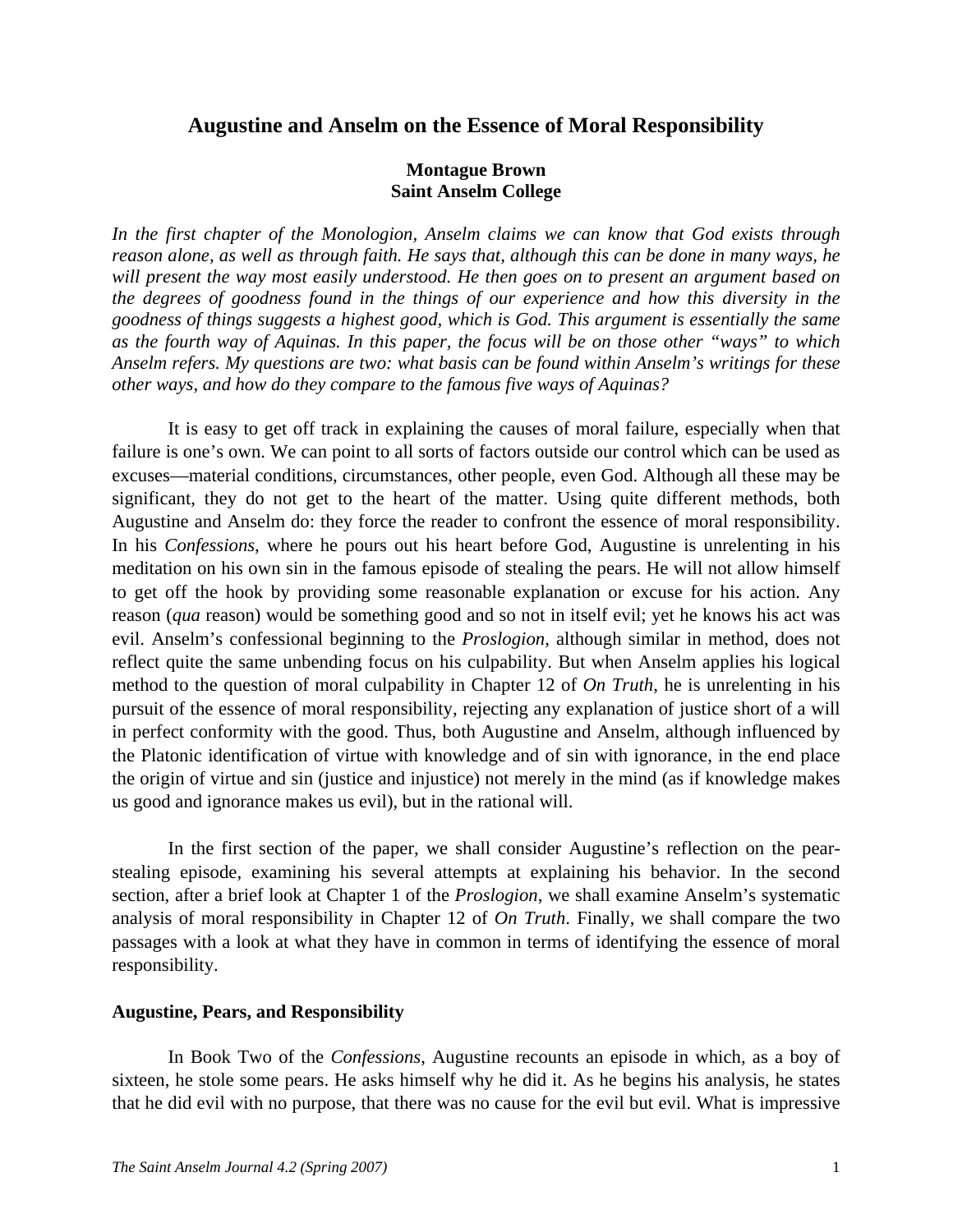about the reflection that occupies him for the next few chapters is his rejection of all explanations for his evil action other than his own will; that is, he refuses to dodge his responsibility for sin.

 Behind Augustine's effort to answer this puzzling question of why we intentionally do what we know we should not do is the well-known Platonic claim that we can only choose what is good. No one, according to Plato, ever intentionally chooses evil.<sup>[1](#page-1-0)</sup> This is because evil has no metaphysical status: it is simply the absence of good.<sup>[2](#page-1-1)</sup> Since it is impossible to choose nothing, we must choose something good, albeit a lesser good than we might have chosen. We do evil because we are ignorant of what is really good. Thus, the solution to the problem of moral evil in our actions is education. If we only knew what was really good, then we would do it. Augustine, as he begins his reflections, is loathe to take this route, and this for two reasons. In the first place, Augustine believes that there is an objective right and wrong, available to us in the natural law and from divine revelation. "Surely, Lord, your divine law punishes theft, as does the law written on the hearts of man, which not even iniquity itself blots out."<sup>[3](#page-1-2)</sup> In the second place, Augustine's own conscience denies this doctrine's implications in terms of mitigated responsibility:

Nor did I wish to enjoy that thing which I desired to gain from theft, but rather to enjoy the actual theft and the sin of theft…. Behold, now let my heart tell you what it looked for there, that I should be evil without purpose and that there should be no cause for my evil but evil itself." $4$ 

Nevertheless, it is certainly puzzling to say that the cause of some action is in itself nothing. And so Augustine looks around for some explanation. He tries out three basic candidates.

First, he wonders whether the cause of his action was simply some lesser good attracting his attention. In Chapter 5 he lays out a litany of goods, from bodily things and pleasure, to honor and the beauties of this world, to friendship. As good, each of these things is worth loving, for we should love what is good and hate what is evil. Thus, we are not evil for loving these things but for loving them immoderately. Again, apparently no one loves what he or she judges to be evil. "Therefore, not even Cataline himself loved his crimes, but something else for the sake of which he committed them."<sup>[5](#page-1-4)</sup> On these grounds Augustine was wrong because he chose something attractive or pleasurable (the pears) over the higher goods of justice and following the

<sup>&</sup>lt;sup>1</sup> Plato, *Meno* 88c–89a.

<span id="page-1-1"></span><span id="page-1-0"></span>Augustine will discuss this point in more detail in Book VII, Chapter 12, and also in his work *On Free Choice of the Will*, Book II, Chapter 13.

<span id="page-1-2"></span>Augustine, *Confessions* 2.4, trans. John K. Ryan (New York: Doubleday, 1960), p. 69: Furtum certe punit lex tua, domine, et lex scripta cordibus hominum, quam ne ipsa quidem delet iniquitas. *Sancti Augustini Confessiones* Libri XIII, in *Corpus Christianorum*: Series Latinia, Vol. 27 (Turnholti: Typographi Brepolis Editores Pontificii, 1981), p. 21.

<span id="page-1-3"></span><sup>&</sup>lt;sup>4</sup> Ibid., p. 70: [N]ec ea re uolebam frui, quam furto appetebam, sed ipso furto et peccato.... Dicat tibi nunc ecce cor meum, quid ibi quaerebat, ut essem gratis malus et malitiae meae causa nulla esset nisi militia (CCL 27, 22).

<span id="page-1-4"></span>Augustine, *Confessions* 2.5 (p. 71): Nec ipse igitur Catilina amauit facinora sua, sed utique aliud, cuius causa illa faciebat (CCL 27, 23).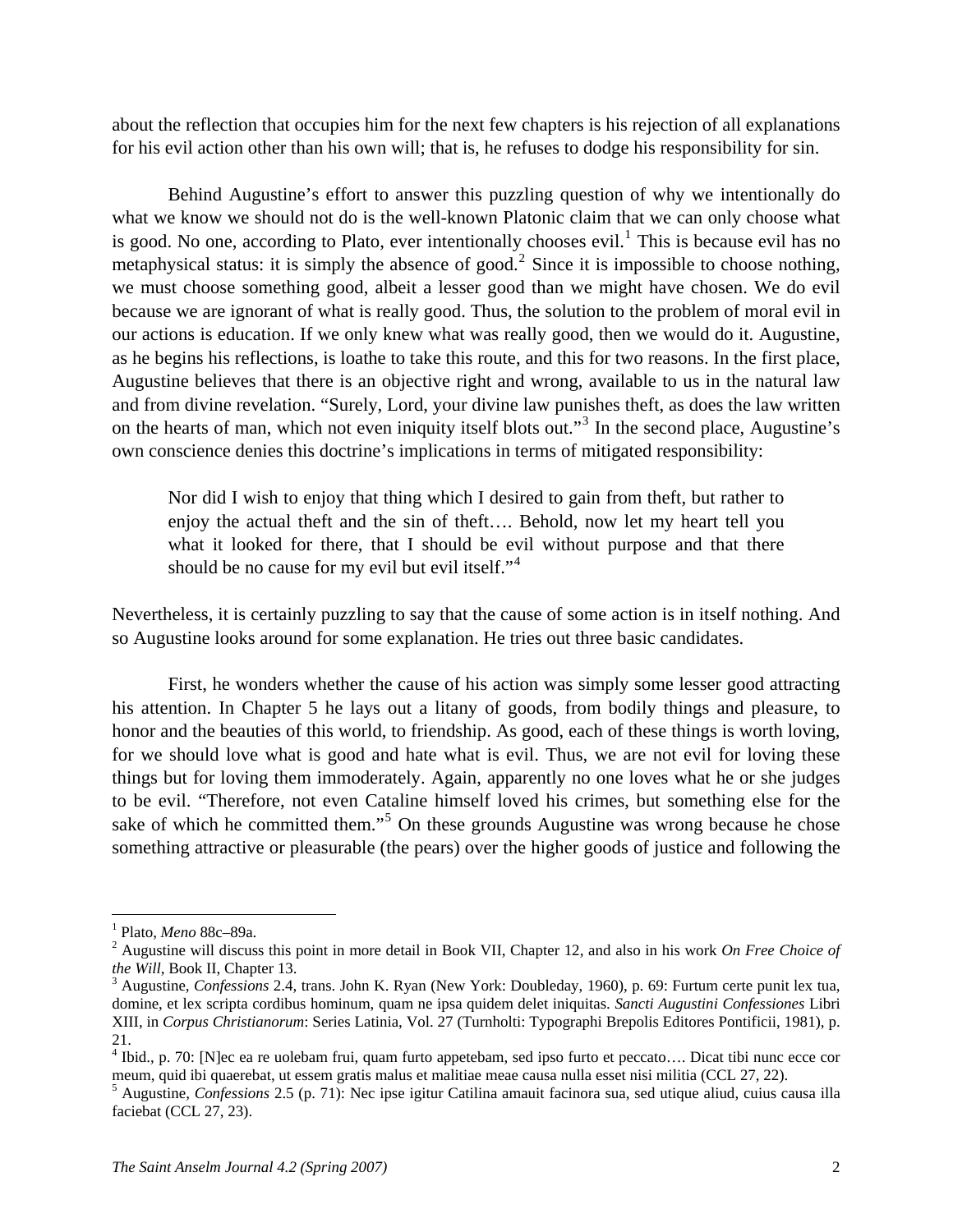commands of God. Here he is much in line with the Platonic doctrine that vice is ignorance and virtue is knowledge.

But this will not do: he insists that what he loved was the act of theft itself, not the product achieved by it. In this act, he can find no beauty or goodness:

There is no loveliness in it. I do not say such loveliness as there is in justice and prudence, or in man's mind, and memory, and senses, and vigorous life, nor that with which the stars are beautiful and glorious in their courses, or the land and the sea filled with their living kinds, which by new births replace those that die, nor even that flawed and shadowy beauty found in the vices that deceive us.<sup>[6](#page-2-0)</sup>

The act of theft is none of the beautiful things in creation, all of which are good. Augustine sees that if he says that the cause of his sin is something in the world, then he must say that some created thing (which, as created by a good God, is good) caused his evil: that is, he must not say that good is the cause of evil, which is nonsense (at least as a sufficient cause).

As a second candidate to explain his behavior, Augustine wonders whether his sin, although vicious on the human level, might not be an imitation (admittedly perverse) of God, and so to that extent understandable and even impressive—after all, it is good that we try to be like God. Analyzing various sins, he compares them to God's action. The sin of pride imitates loftiness of mind, and the highest mind is God. Ambition seeks honor and glory, which are so good in themselves that they are found perfectly in God. The mighty are cruel only so that they may exercise power over others, but true power is so good that it is identical with God. Lust seeks the comfort of caressing, but there is nothing more caressing than God, who is love. He goes through all the seven deadly sins and more in this manner. Thus, he entertains the possibility that his mistake is not to have acted proudly or greedily, but to have failed to see that real loftiness of mind (that pride seeks) and real possession of things (that avarice seeks) can only be found in God. Even if sinful actions do not clearly choose a good object, they are good in some way because they show that we are trying to be like God. In fact, this seems an even better explanation for our sin: since God is much better than created things, our trying to be like God is superior (as an excuse) to our choosing the lesser good over the greater. As God says, "You must be perfect, as your heavenly Father is perfect" (Matthew 5.48). "In a perverse way, all men imitate you who put themselves far from you, and rise up in rebellion against you."

But again, this will not do. It is absurd to say that we imitate God (and so do what is good) by rebelling against God. Apparently Augustine sees that this explanation fails, for after this meditation he claims that he did the action for no other reason than that it was unlawful, not

<span id="page-2-0"></span><sup>6</sup> Augustine, *Confessions* 2.6, (p. 72): [E]cce species nulla est: non dico sicut in aequitate atque prudentia, sed neque sicut in mente hominis atque memoria et sensibus et uegetante uita, neque sicut speciosa sunt sidera et decora locis suis et terra et mare plena fetibus, qui succedunt nascendo decedentibus; non saltem ut est quaedem defectiua species et umbratica uitiis fallentibus (CCL 27, 23).

<span id="page-2-1"></span><sup>&</sup>lt;sup>7</sup> Ibid., p. 73: Peruerse te imitantur omnes, qui longe se a te faciunt et extollunt se aduersum te (CCL 27, 24).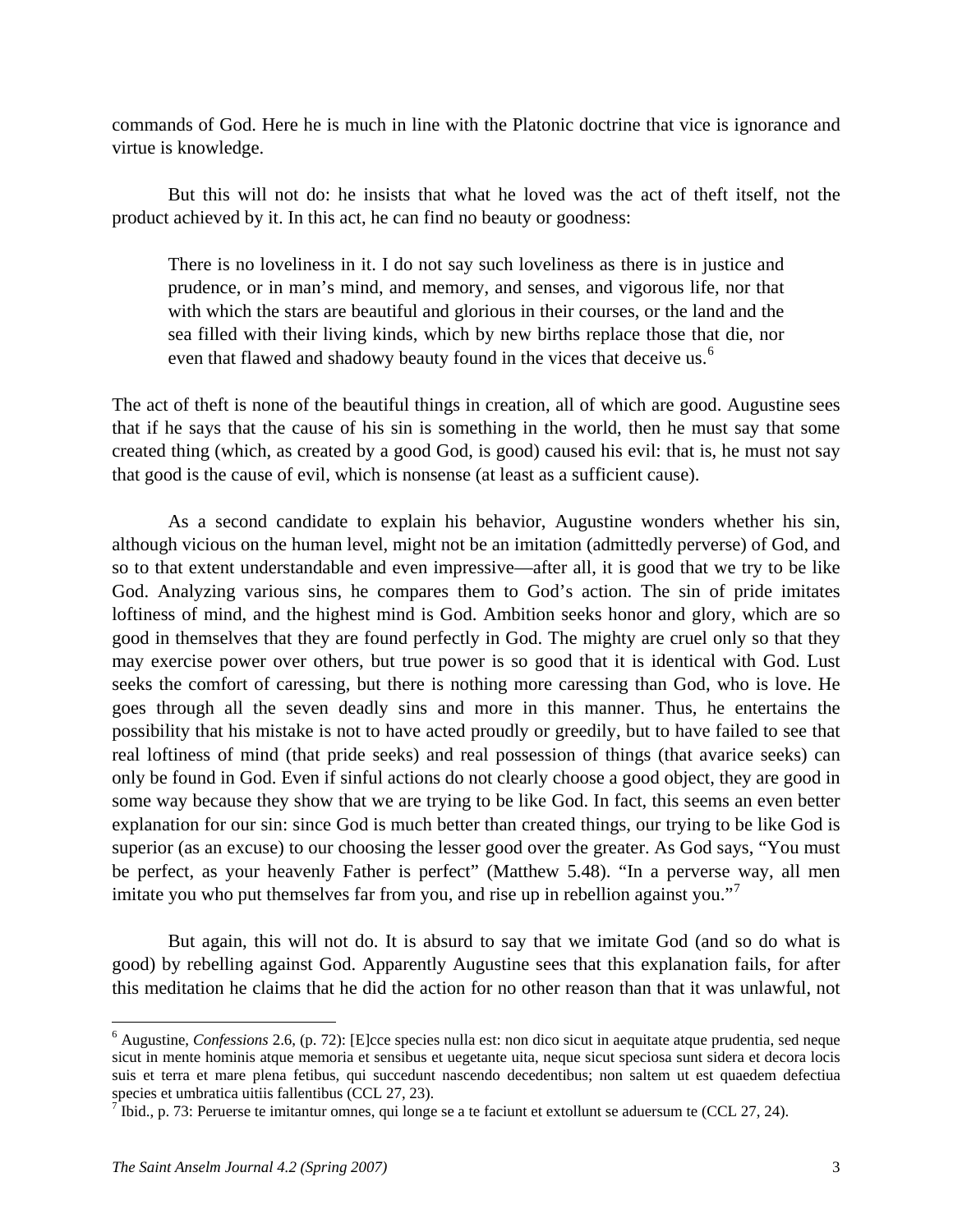because it was a weak imitation of the laws of God. "Could a thing give pleasure which could not be done lawfully, and which was done for no other reason but because it was unlawful?"<sup>[8](#page-3-0)</sup> God is not unlawful by being above the law (as we are when we break the divine and natural law); rather he is the source of all law—perfectly just in himself and in all his actions.

Finally, Augustine suggests friendship as an explanation for his evil action, insisting that he would not have stolen the pears alone. Thus friendship, a greater good than pleasure or pride, explains his action. It was in order to establish community with others—the real good of friendship—that Augustine decided to do evil with them. "[A]lone I would never have done it. Therefore, I also loved in it my association with the others with whom I did the deed."<sup>[9](#page-3-1)</sup>

But Augustine will not accept this as a mitigating circumstance, for this friendship is friendship only ambiguously. True friendship is caring for the other for the other's own sake. And if doing evil is bad for oneself, then doing evil is bad for one's comrades, too. Thus, the communal act was not friendship. "Then was it not only the theft that I loved? No, truly, nothing else, because my association with the others was itself nothing."[10](#page-3-2) Quite the opposite of taking away some of his responsibility for the action, Augustine insists that his seeking cooperation in such an action is a sign of an even deeper sin since he became also the cause of another's sin.

Thus, in all this, Augustine refuses to shift the blame for his evil action to other things or to other people (God or friends). This is very impressive, and morally correct, for if the sufficient cause of my evil choice is something good, then it is neither an evil choice nor really mine. Good, as such, is not evil. If one says, with Augustine in some places, that the evil is in preferring the lesser good over the greater, one still has to explain what is wrong with this. What is wrong, presumably, is intentionally choosing what is evil—that I should prefer what I know to be worse. And if the cause of my evil choice is to be located in something else (as opposed to my will), then it is not my choice. If one wishes to say that the something else is only a partial explanation of my evil choice, then one still has failed to point out the essential cause of the evil choice.

#### **Anselm, Truth, and Responsibility**

Anselm adopts the confessional style of Augustine in Chapter 1 of his *Proslogion*.<sup>[11](#page-3-3)</sup> He wants to know God, but does not know how. Only if God shows him can he know where and how even to seek God. Nearly in despair Anselm invokes God: "What shall he do, most high Lord, what shall this exile do, far away from You as he is? What shall Your servant do,

1

<span id="page-3-0"></span> $8$  Ibid., p. 73: Potuitne libere quod non licebat, non ob aliud, nisi quia non licebat? (CCL 27, 24).

<span id="page-3-1"></span><sup>9</sup> Augustine, *Confessions* 2.8, (p. 74): [S]olus omnino id non fecissem. Ergo amaui ibi etiam consortium eorum, cum quibus id feci (CCL 27, 25).

<sup>&</sup>lt;sup>10</sup> Ibid., p. 74: Non ergo nihil aliud quam furtum amaui; immo uero nihil aliud, quia et illud nihil est (CCL 27, 25).

<span id="page-3-3"></span><span id="page-3-2"></span><sup>&</sup>lt;sup>11</sup> On this confessional method in Augustine and Anselm, see my paper "Faith and Reason in Anselm: Two Models," *The Saint Anselm Journal*, [Vol. 2, No. 1 \(Fall 2004\).](http://www.anselm.edu/library/SAJ/Vol2No1.html)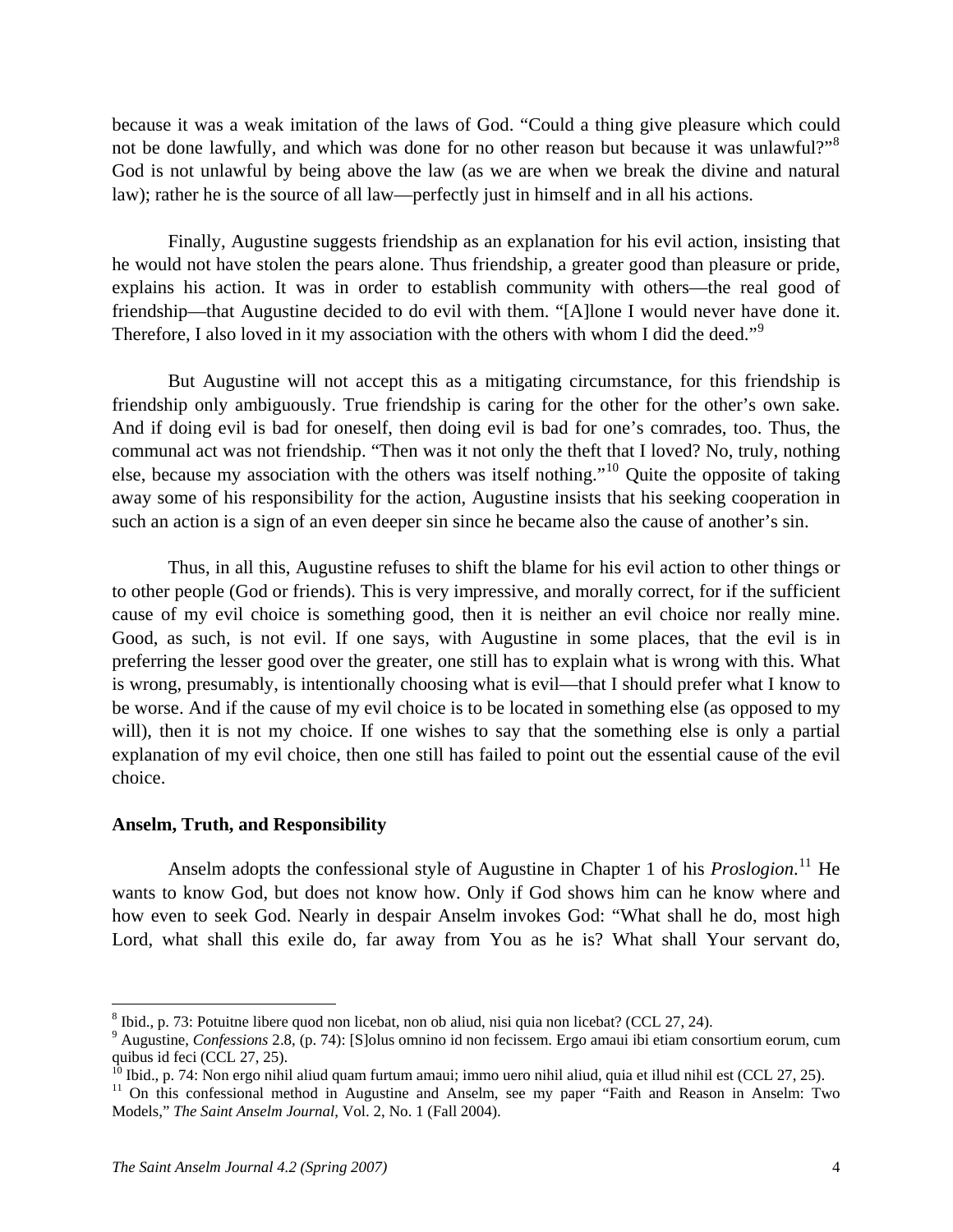tormented by love of You and yet cast off 'far from Your face'  $[Ps. 31: 22]$ ?"<sup>[12](#page-4-0)</sup> Like Augustine, he recognizes his absolute need for God. But unlike Augustine's personal confession of sin in the passage analyzed above, Anselm here makes only some general observations of the distance that exists between him (and all humanity) and God. He comments on the difference between the unfallen Adam and his (Anselm's) present fallen state. Why did Adam not resist? If he had, all would now be well:

He groaned with fullness; we sigh with hunger. He was prosperous; we go begging…. Why, since it was so easy for him, did he not keep for us that which we lack so much? Why did he deprive us of light and surround us with darkness? Why did he take life away from us and inflict death on us. $^{13}$  $^{13}$  $^{13}$ 

This is a fairly standard lament over the fall, and a fairly standard account of Adam's blame for it. Still, there is a certain deflection here from Anselm's own responsibility for his alienation from God. The doctrine of original sin is indeed mysterious, but it cannot mean that we are off the hook for our evil choices because Adam was to blame. This is not to say that Anselm refuses to recognize the depths of his own sin and his responsibility for being alienated from God. Near the end of the chapter, he acknowledges how his own actions have obscured the image of God in him: "But this image is so effaced and worn away by vice, so darkened by the smoke of sin, that it cannot do what it was made to do unless You renew it and reform it."[14](#page-4-2) And his conclusions in this chapter—that we can do nothing without God and that our position must be one of faith seeking understanding—are identical to Augustine's. However, Anselm does not penetrate to the center of moral responsibility here.<sup>[15](#page-4-3)</sup> But he does elsewhere by a very different method.

In Chapter 12 of *On Truth*, Anselm is unrelenting in his logical analysis of moral responsibility. Let us turn now to an account of that analysis. The context for this analysis is a discussion between a teacher and student about the different kinds of truth. Anselm runs through a number of places where truth can be found: grammatical signification, opinion, will, natural objects, sense experience, and the essences of things. He ends up equating truth with rectitude, that is, things being what they ought to be. But this rectitude is ambiguous, having four main meanings: it can mean that we conform our thought to the ways things really are; it can mean that things are or act in conformity with their natures; it can mean that things (non-voluntary and voluntary) act in conformity to God's providence; or it can mean moral obligation. It is this last

<span id="page-4-0"></span><sup>12</sup> Anselm, *Proslogion*, *Anselm of Canterbury: The Major Works*, ed. Brian Davies and G. R. Evans (Oxford/New York: Oxford University Press, 1998), p. 85. Quid faciet, altissime domine, quid faciet iste tuus longinquus exsul? Quid feciet servus tuus anxius amore lui et longe proiectus "a facie tua"? *S. Anselmi Canttuariensis Archieposcopi Opera Omnium*, Vol. I (Seccovii, 1938), p. 98.<br><sup>13</sup> Ibid, p. 85: Ille ructabat saturitate, nos suspiramus esurie. Ille abundabat, nos mendicamus…. Cur non nobis

<span id="page-4-1"></span>custodivit cum facile posset, quo tam graviter careremus? Quare sic nobis obseravit lucem, et obduxit nos tenebris? Ut quid nobis abstulit vitam, et inflixit mortem? (98–99).

<span id="page-4-2"></span><sup>&</sup>lt;sup>14</sup> Ibid, p. 87: Sed sic est abolita attritione vitiorum, sic est offuscata fumo peccatorem, ut non possit facere ad quod facta est, nisi tu renoves et reformes eam (100).

<span id="page-4-3"></span><sup>&</sup>lt;sup>15</sup> It is not really his purpose. He is trying to prepare himself to think about God. Part of that preparation is to confess his sinfulness, but more central is the prayer of petition that God come to his aid as he tries to understand Him.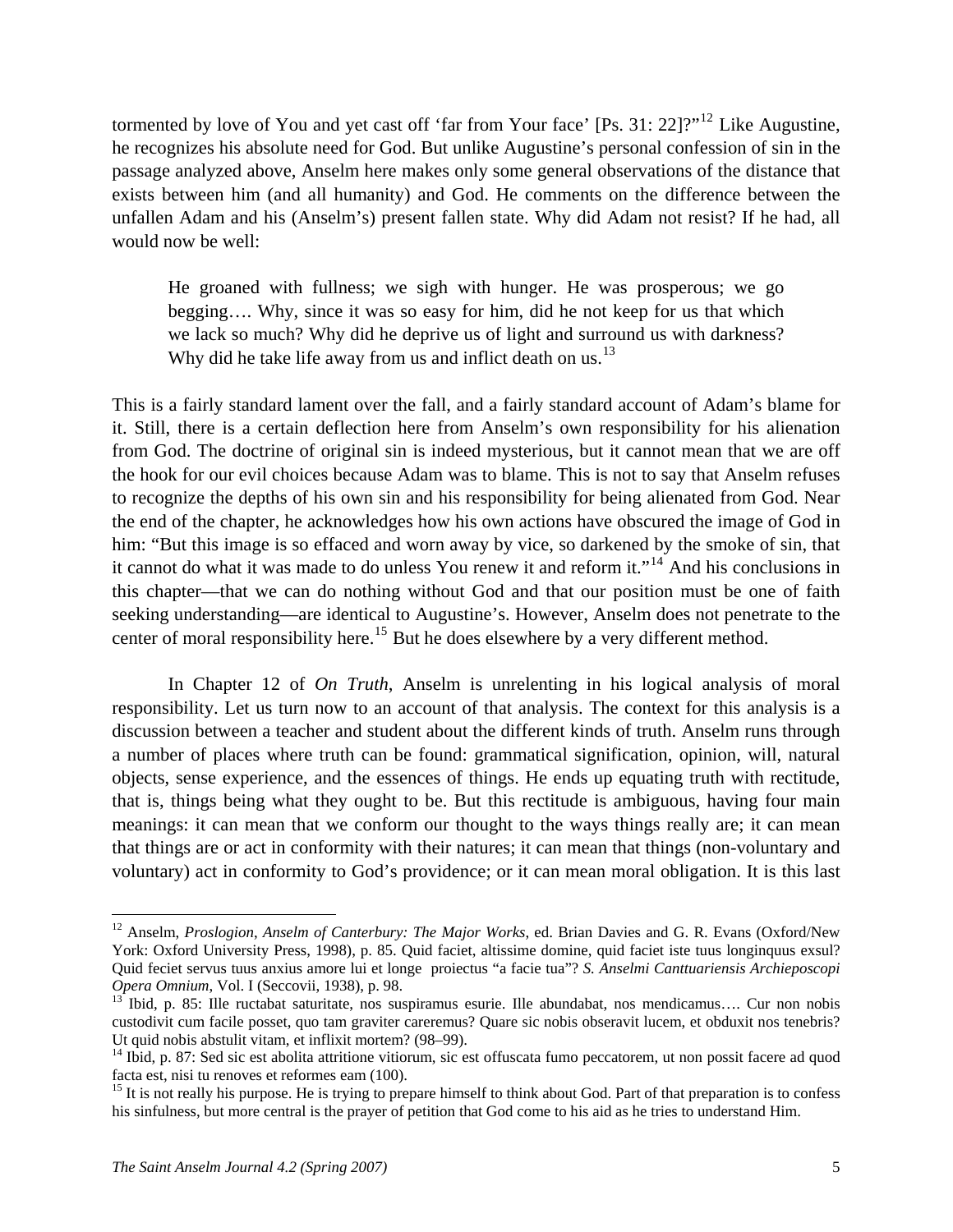meaning that is our concern in this paper. In chapter 12 Anselm adds justice to the identification of truth and rectitude. But he soon moves to distinguishing moral justice from these other meanings. "I see that you seek a definition of justice as that which merits praise and of its contrary, injustice, as that to which blame is due."[16](#page-5-0) That something be done willingly is critical to this definition. Thus the justice of a stone, whereby it is true to its nature of seeking to be below when it is above (gravity), is not what we are looking for. Nor is the justice of a horse, even though in some sense the horse's action of seeking food is a matter of will. Clearly we do not praise the horse for such an action, for we do not think that the horse is deliberately pursuing what it ought to. Therefore, the kind of justice we seek to understand is that which requires a will guided by knowledge. "Therefore the rectitude that earns praise for the one having it is found only in the rational nature, which alone perceives the rectitude of which we speak."<sup>[17](#page-5-1)</sup>

Although Anselm focuses the discussion on rectitude and justice, searching for the criteria which make acts good (as opposed to Augustine's analysis of what made his own act evil), the discovery of one is really also the discovery of the other. We praise good behavior and we blame evil behavior. The presence of good in the will deserves praise, and its absence (when it ought to be there) deserves blame. Evil is the absence of what makes an act good. As Anselm says in *On the Virgin Conception and Original Sin*, "evil is nothing but the absence of the good that ought to be there."<sup>[18](#page-5-2)</sup>

Having narrowed down the focus of truth/rectitude/justice to the action of a rational nature, Anselm asks where, in human beings, the justice we are seeking is found. Is it in deed, or in knowledge, or in will? To answer this, we have only to ask whether we praise someone for rectitude of deed, knowledge, or will. The dialogue between teacher and student continues: "*T*. What if someone understands rightly or acts rightly but does not will rightly: should such a one be praised for justice? *S*. No. *T*. Therefore justice is not rectitude of knowledge or action, but of will."<sup>[19](#page-5-3)</sup> This conclusion passes quickly, but it is of enormous import. In our most usual way of speaking, we apply the categories of just and unjust to deeds. This is because we see the deeds and are therefore moved to judge them. But if a deed were done unknowingly or unwillingly, we would not praise the agent. If I accidentally, that is unknowingly, help an innocent person escape a murderer by happening to drive by in my car at precisely the right moment so that the murderer is frightened off, I do not deserve to be praised. Even if I know that intervening for the sake of the innocent is what I should normally do and therefore am prepared intellectually to do it, if I do not deliberately choose to do so in this case, I do not deserve to be praised for this saving deed. Anselm is not saying that deeds and knowledge should not be called just or unjust. The fact that a deed helps another is a good thing, even if the deed is unintended. And it is good for a person

<span id="page-5-0"></span><sup>&</sup>lt;sup>16</sup> *On Truth*, 12, in Davies and Evans, p. 167. Queris ut video definitionem iustitiae cui laus debetur; sicut contrario eius, scilicet iniustitiae, debetur vituperatio (192).

<span id="page-5-1"></span><sup>&</sup>lt;sup>17</sup> Ibid, p. 167: Rectitudo igitur quae tenenti se laudem acquirit, non est nisi in rationali natura, quae sola rectitudinem de qua loquimur percipit (193).

<span id="page-5-2"></span><sup>18</sup> Anselm, *On the Virgin Conception and Original Sin* 5, in Davies and Evans, p. 365. "…[I]niustitia non est aliud quam absentia debitae iustitiae… (Vol II, 146).

<span id="page-5-3"></span><sup>&</sup>lt;sup>19</sup> Ibid, p. 167: M. Quid si quis recte intelligit aut recte operator, non autem recte velit: laudabit eum quisquam de iustitia? D. Non. M. Ergo non est ista iustitia rectitudo scientiae aut rectitudo actionis, sed rectitudo voluntatis (193).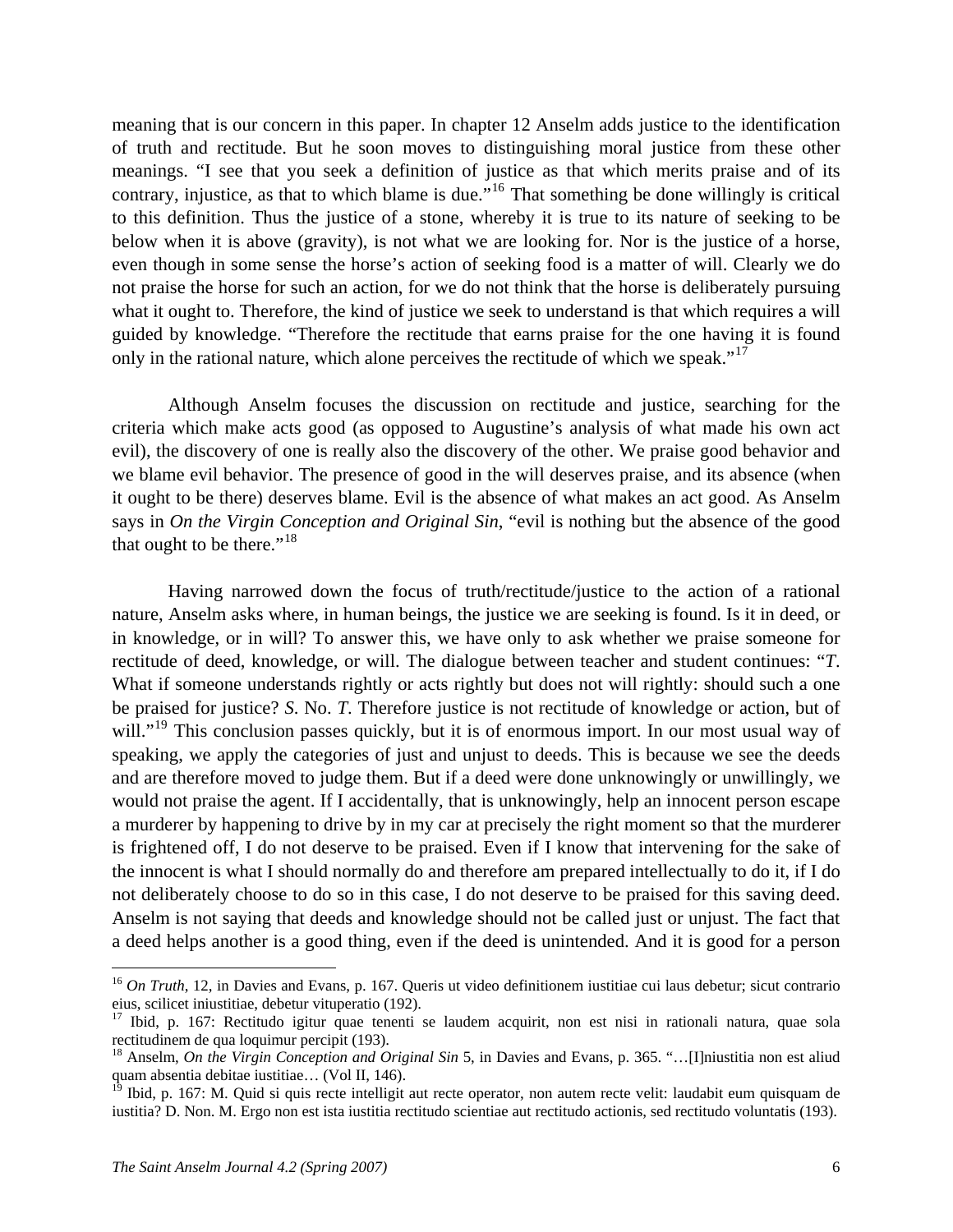to know clearly that the innocent ought to be protected and why this is so. However, if the agent of a good deed lacks a right will, the deed is not just in the strict moral sense and is therefore not worthy of unconditional praise. A morality based on facts alone (the Utilitarians try this) is insufficient; and so, too, is the Platonic identity of knowledge and virtue. In both these insights Anselm is in full agreement with Augustine.

But even now, we have not sufficiently identified the locus of justice (and by implication injustice). We must analyze the will more deeply. For it is possible that one might knowingly and willingly do what is right but for the wrong reason.<sup>[20](#page-6-0)</sup> The just act is one that is done because it is right, not for some other reason. It is done for its own sake. If one is forced to do the right thing, then one's action does not deserve praise. If one does the right thing out of vainglory or selfinterest or pleasure, then one does not deserve to be praised. And if one does not deserve to be praised, then one's action is not just in the strict sense. Up to this point, Anselm has been ruling out meanings of truth, rectitude, and justice that are *not* essentially good, that are not deserving of unconditional praise. The student in the dialogue sums up the progress of the argument: "Such rectitude ought not to be praised and therefore does not suffice for the justice we are seeking. But show me now what would suffice." $21$ 

Here Anselm shifts to a positive account of what makes an action just. Anselm in the voice of the teacher distinguishes two parts of every choice: what is willed and why it is willed. "Every will wills both something and for the sake of something."<sup>[22](#page-6-2)</sup> This could be read as referring to means (what is done) and end (the purpose of the deed): for a choice to be just, both the means and the end must be good. Just as Augustine does in the *Confessions*, Anselm presupposes here the content of just actions (means and ends); that is, he accepts the content of traditional morality expressed in the Ten Commandments and the natural law tradition. This again is contrary to Utilitarian reasoning where the goodness of the means is determined by the end. But Anselm is after something deeper, and it is here where he approaches, in his analytic way, the depth of moral insight that one finds in Augustine's reflections on stealing the pears. Anselm is not so much talking about an end as a certain state of affairs, or as an object to be willed; rather he is talking about a perfect act of willing. Beyond choosing the right means and end in the order of objects to be chosen, the fully moral act chooses in such a way that its motivation (its purpose or end) is merely to preserve rectitude of will. "Therefore justice is rectitude of will preserved for its own sake."<sup>[23](#page-6-3)</sup>

For true justice, every aspect of the choice must be good: its object (both means and end) and the motivation (the preservation of a just will). The justice of the action depends on the

<span id="page-6-0"></span> $20$  Kant makes a similar point about the difference between doing the right thing (i.e., that which is according to duty) from duty and for some other reason (self-interest or direct inclination); see *Foundations of the Metaphysics of*  Morals, First Section, trans. Lewis White Beck (New York: Macmillan/Library of Liberal Arts, 1990), pp. 12–15.<br><sup>21</sup> Anselm, *On the Virgin Conception and Original Sin* 5, p. 168: Non est huius rectitudo laudanda, et ideo n

<span id="page-6-1"></span>sufficit ad iustitiam quam quaerimus. Sed ostende iam quae sufficiat (193).

<span id="page-6-2"></span> $^{22}$  Ibid, p. 168: Omnis voluntas sicut vult aliquid, ita vult propter aliquid (193).

<span id="page-6-3"></span> $^{23}$  Ibid, p. 169: Iusitita igitur est rectitudo voluntatis propter se servata (194).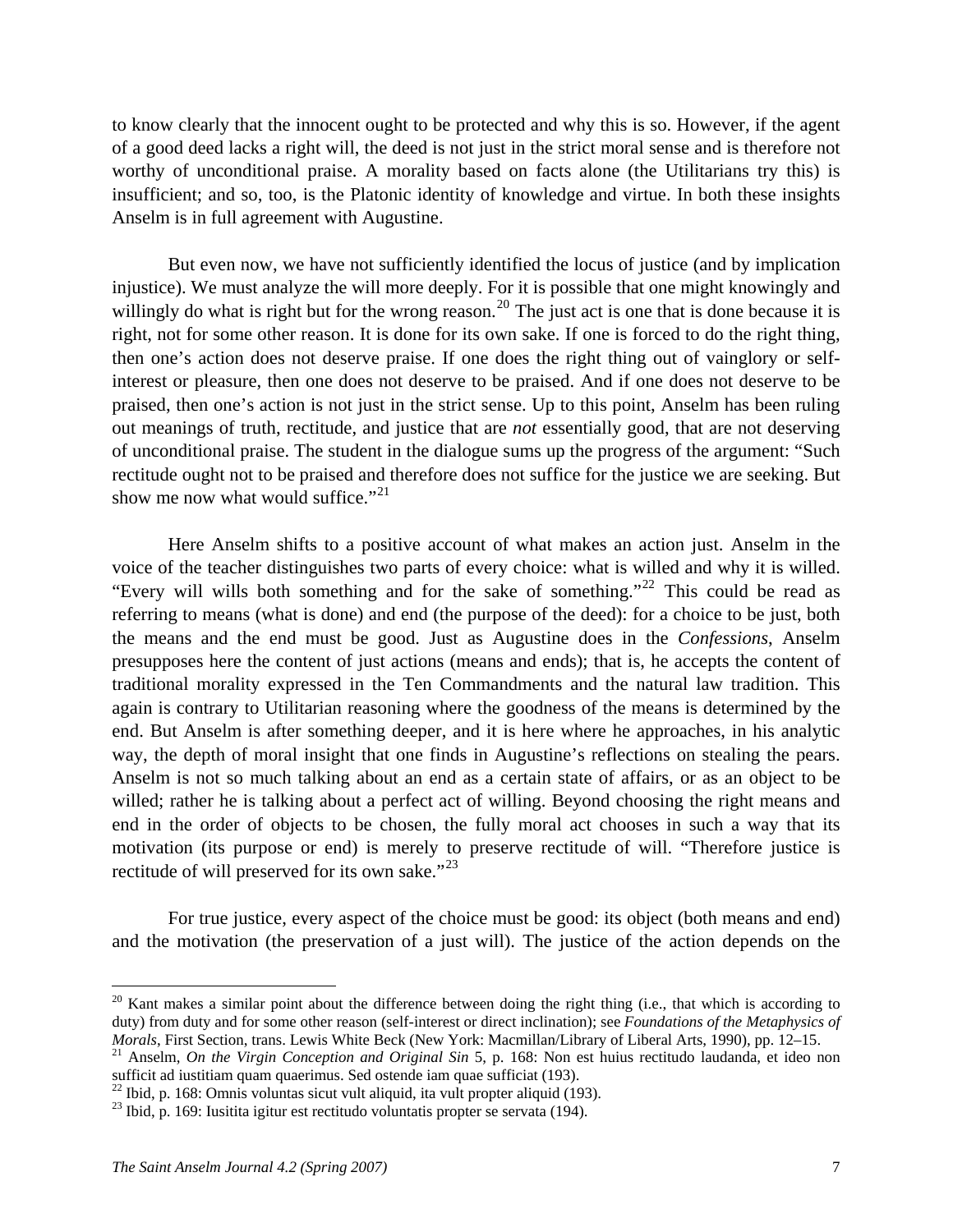rectitude of the will, and the rectitude of the will does not depend on the outcome of the action. Anselm goes so far as to say that the essence of justice, which is rectitude of will preserved for its own sake, can exist even if what the will wills cannot be achieved. "Rectitude of will, even if it is impossible that what we rightly will come about, does not lose the name of justice."<sup>[24](#page-7-0)</sup> There is no substitute for real rectitude of will. One cannot be forced to have it; one cannot fake having it (seeking it for self-satisfaction or vain-glory); and one cannot have it without willing to preserve it.

It seems that one can only have it by tapping into its source, justice itself, which is ultimately God. We can only preserve justice if we have it; we can only have justice if we acquire it; and we can only acquire it if it is given. Although there is no temporal priority (acquiring, having, and preserving justice happen simultaneously<sup>[25](#page-7-1)</sup>), there is a metaphysical priority: we can only preserve what we have; we can only have what we have acquired; and we acquire everything from God.<sup>[26](#page-7-2)</sup> Thus, as Augustine said, true justice is only possible if we are acting in God. Just as the essence of sin turns out to be rebellion from God, so the essence of good action is obedience to God:

It [truth, rectitude, justice] is improperly said to be 'of this or that thing,' since it does not have its existence in or from or through the things in which it is said to be. But when those things are said to be according to it—which always excels them—it is because they are as they ought to be, and then truth is said to be of this or that thing, e.g., the truth of will, the truth of action. $27$ 

As we said above, Anselm defines justice as "rectitude of will, which rectitude is preserved for its own sake."<sup>[28](#page-7-4)</sup> For a definition of injustice, we have only to turn the phraseology around: injustice is preserving (or intending) evil for its own sake. This does not quite work metaphysically, since evil has no metaphysical status and so is not literally something that can be chosen. However, one must not explain evil as chosen for the sake of something else (which, insofar as it exists, is good), for then it would not be evil. In his work *On the Virgin Conception and Original Sin*, Anselm writes: "nothing is considered just in itself but justice, and nothing is thought unjust or sinful but injustice: not substance nor action, nor even the will in which justice or injustice resides" (p. 362). It is the act of turning from the ultimate good in rebellion that is evil, just as it is the act of turning to the ultimate good in obedience that is good.

<span id="page-7-0"></span><sup>&</sup>lt;sup>24</sup> Ibid, p. 169: Rectitudo autem voluntatis, etiamsi impossibile sit fieri quod recte volumus: tamen nequaquam nomen amittit iustitiae (194).

<span id="page-7-1"></span> $25$  Ibid, p. 169.

<span id="page-7-2"></span><sup>26</sup> Ibid, p. 170.

<span id="page-7-3"></span> $27$  Ibid, p. 173: Improprie 'huis vel illius rei' esse dicitur, quoniam illa non in ipsis rebus aut ex ipsis aut per ipsas in quibus esse dicitur habet suum esse. Sed cum res ipsae secundum illam sunt, quae semper praaesto est iis quae sunt sicut debent: tunc dicitur 'huius vel illius rei veritas', ut veritas volunatis, actionis (199).

<span id="page-7-4"></span><sup>&</sup>lt;sup>28</sup> Ibid, p. 170: ... rectitudo voluntatis, quae rectitudo propter se servatur (196). He gives the same definition in *On Free Will*, Davies and Evans, p. 179.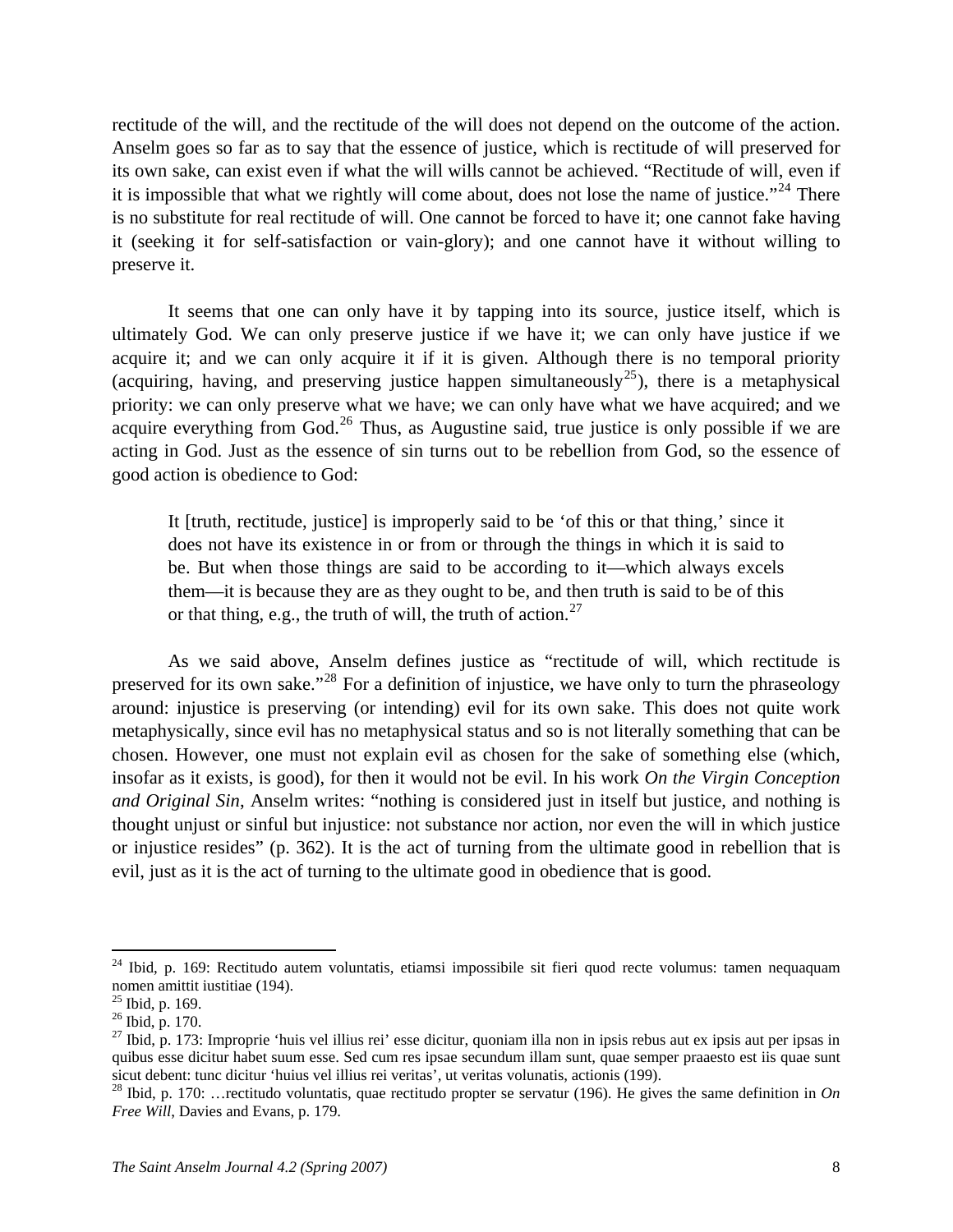### **Conclusion**

To study such passages as these by Augustine and Anselm is to confront the essence (if one can call it that) of moral choice, which is primarily, though not exclusively, a matter of intention. It is perfectly possible, when we try to judge the intentions of someone else who does something just or unjust, that we will be mistaken in our judgment. Since we do not approve of what the person has done, either because it has hurt us or because it has led to consequences that we think are unjust, we judge the person to be wrong. Or, if we witness a deed that benefits ourselves or others, we judge the agent of that deed to be right. However, since we cannot know with certainty the intentions of other people, we can never be absolutely certain about whether their acts are good or evil in the strict sense, that is, intentionally done as acts of justice or injustice. Of course, in our individual lives, legal system, and politics, we must make judgments about the justice or injustice of other people's actions based on our best estimate of their motivations. Nevertheless, we are aware that our judgments could be imperfect, and that we should take care lest we condemn others unfairly.

But we cannot miss, Augustine is showing us, the presence of evil in our own unjust actions. We can try to cover it up or deflect it by various excuses (blaming others, or the circumstances, or God's neglect to give us the grace we need), but careful self-reflection will tell us that such attempts are disingenuous. We may not be able to fathom why we do evil, but we must face the fact that we do. Otherwise, we will not seek help, which for Augustine is to be found, not in defending ourselves by making our actions seem plausible or understandable, but in turning ourselves to the source of correction, which is the natural law written in our hearts<sup>[29](#page-8-0)</sup> and, ultimately for Augustine, the divine law, revealed by the fount of all truth, goodness, love, and healing—the living God.

And, as Anselm has shown us, we cannot be sure of, beyond any doubt, the presence of a purely just will in ourselves. Anselm's project of showing the heart of what is worthy of praise is slightly different, but the essence of moral insight is the same. Anselm works through a negative method first, ruling out what, though appearing to be rectitude or justice, is really not so. If the act is done unknowingly, or unwillingly, or if it is willed for some reason other than because it is just (such as fear, or hope of reward, or vanity), then it is not really just. No amount of empirical study will guarantee that our own motives are perfect. Ultimately, we must acquire justice from God.

Whether we follow Augustine's confession or Anselm's analysis, we are turned in our moral life to an openness to the grace of God, the source of all goodness. Following Augustine's meditation, we find ourselves puzzled by the sin we do. Repentance from this sin is only possible with grace from God. But we will only make this turn if we are uncompromising in out facing up to the evil that we do. Following Anselm's analysis, in which justice is only found where we do what is just for its own sake, we can never be absolutely sure that we do not have ulterior

<span id="page-8-0"></span> $29$  See beginning of Chap. 4, 69.